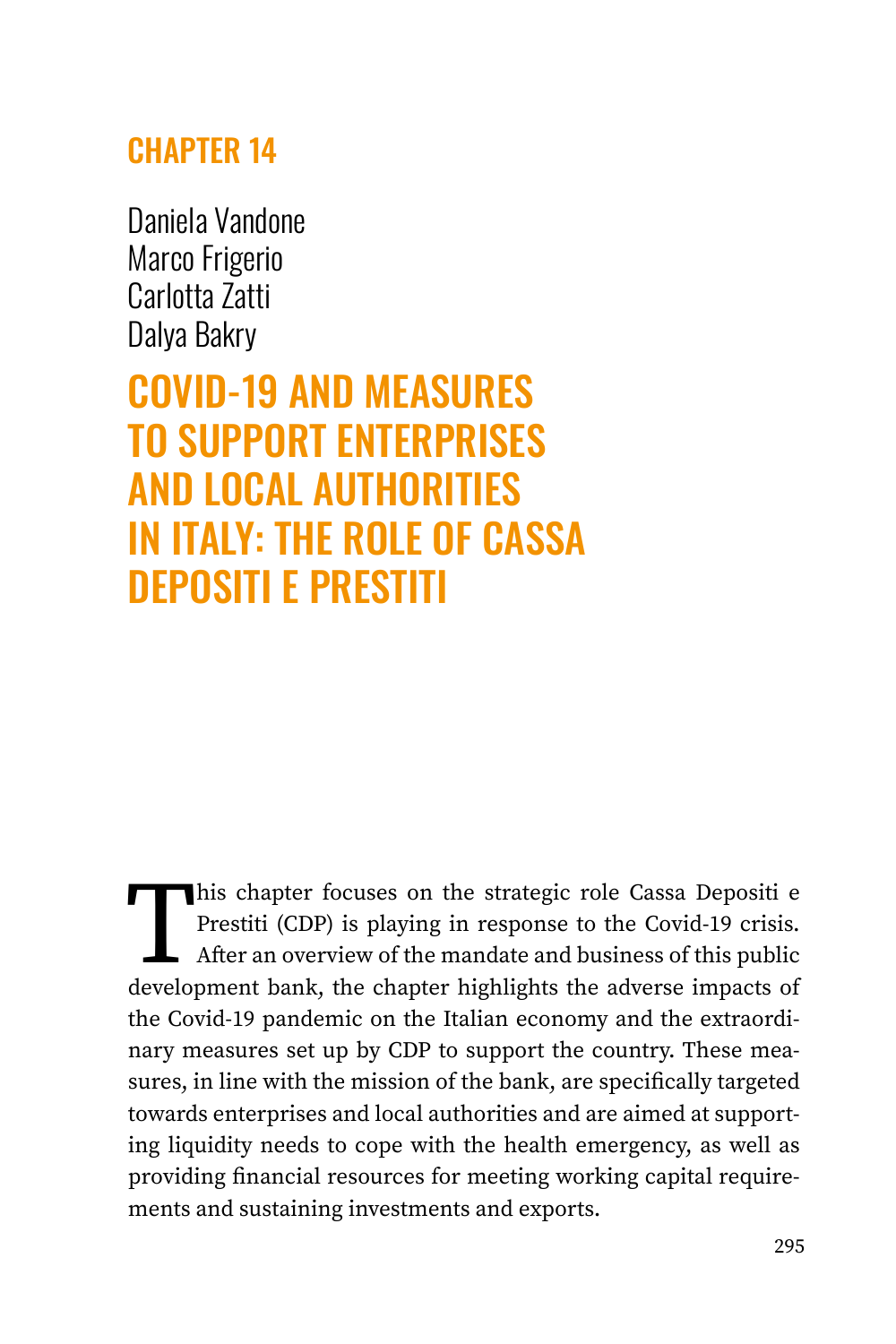### **INTRODUCTION**

Cassa Depositi e Prestiti (CDP) is a joint-stock company under public control owned by the Italian Ministry of Economics and Finance (83%), with several banking foundations owning the remaining shares.<del>'</del> Founded in 1850, CDP is a 'National Promotional Bank'<sup>2</sup> with the explicit mandate of fostering sustainable development, supporting growth in different business areas and boosting employment. According to the 'Articles of Association', the specific corporate objectives of CDP are granting financing to: i) the State, the regions, local authorities, public entities and public law bodies; and ii) public or private entities, with the exclusion of natural persons. The overall aim of the bank is to support initiatives for company growth and invest in research, development, innovation, protection and leveraging of cultural assets, promotion of tourism, environment, energy efficiency, sustainable development and the green economy.

CDP pursues its mandate using several financial instruments, such as loans, guarantees, mezzanine finance and risk-sharing instruments. In recent years, it has also set up equity instruments, such as venture capital and seed funds to finance start-ups and young firms, as well as strategic equity investments in companies of national interest. It offers non-financial services as well, such as technical and administrative assistance, advisory services and

<sup>2</sup> National Promotional Banks – also referred to as 'development financial institutions', 'state investment banks', 'promotional banks' – are "legal entities carrying out financial activities on a professional basis which are given a mandate by a member state or a member state's entity at central, regional or local level, to carry out development or promotional activities" (European Commission 2015).

 $1$  In December 2003, CDP was transformed into a joint-stock company with the State's assets and shareholdings transferred to CDP S.p.A. and assigned to a 'separate account system'. In line with other European national promotional banks, only part of the banking regulations were applied to CDP, that is the provisions of Part V of the Consolidated Banking Act (Legislative Decree No. 385, September 1, 1993) applicable to intermediaries registered in the special list of Article 107 of the cited Decree.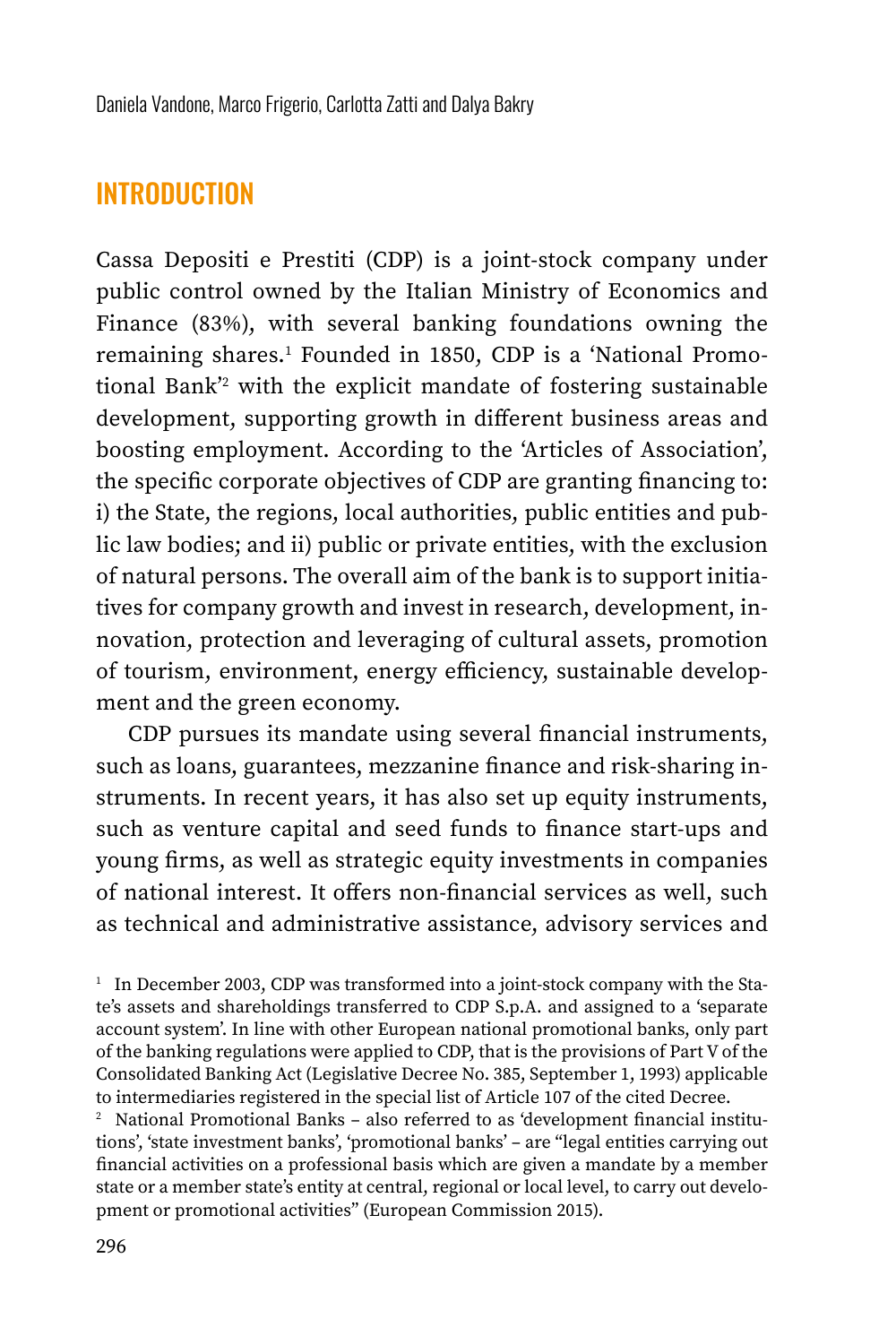training programmes. CDP may finance end-customers directly (first-tier lending) or through financial intermediaries that in turn lend on to end-customers (second-tier lending).

On the liability side, CDP typically relies on a mixture of funding sources, such as loans from other financial development institutions, debt instruments issued on capital markets and funding from European programmes. CDP also indirectly relies on deposit funding raised via postal saving products. In line with the rationale for the existence of development banks – i.e. overcoming market failures, stimulating innovation paths and improving institutional frameworks (Yeyati et al. 2007; Gutierrez et al. 2011; Luna-Martinez and Vicente 2012; Mazzuccato and Penna 2016; Eslava and Freixas 2016; Frigerio and Vandone 2020) – CDP typically funds projects with high risk (which is usually the case for start-ups), high-tech or new industries, providing long-term 'patient' capital to promote strategic investments for economic development (e.g. infrastructure projects, export, housing, etc.) or for socially challenging projects (e.g. climate finance, renewable and environmental-friendly energy, food security initiatives). In doing so, CDP plays a counter-cyclical role in times of crisis by sustaining growth and employment when private commercial banks typically disintermediate their credit activity because of deteriorating asset quality, capital shortages, deleveraging and higher risk aversion.

In the aftermath of the economic and financial global crisis of 2008-09, together with many other European development banks, CDP has been called on by European policy-makers to share the management of European Union (EU) financial instruments and to play a primary role in restructuring the economy, channelling leveraged funds into the market, boosting innovation, supporting socio-economic and environmental challenges, and implementing financial instruments and programmes set up to reverse the low level of investment by EU firms, in particular start-ups and small- and medium-sized enterprises (SMEs) (European Commission 2014,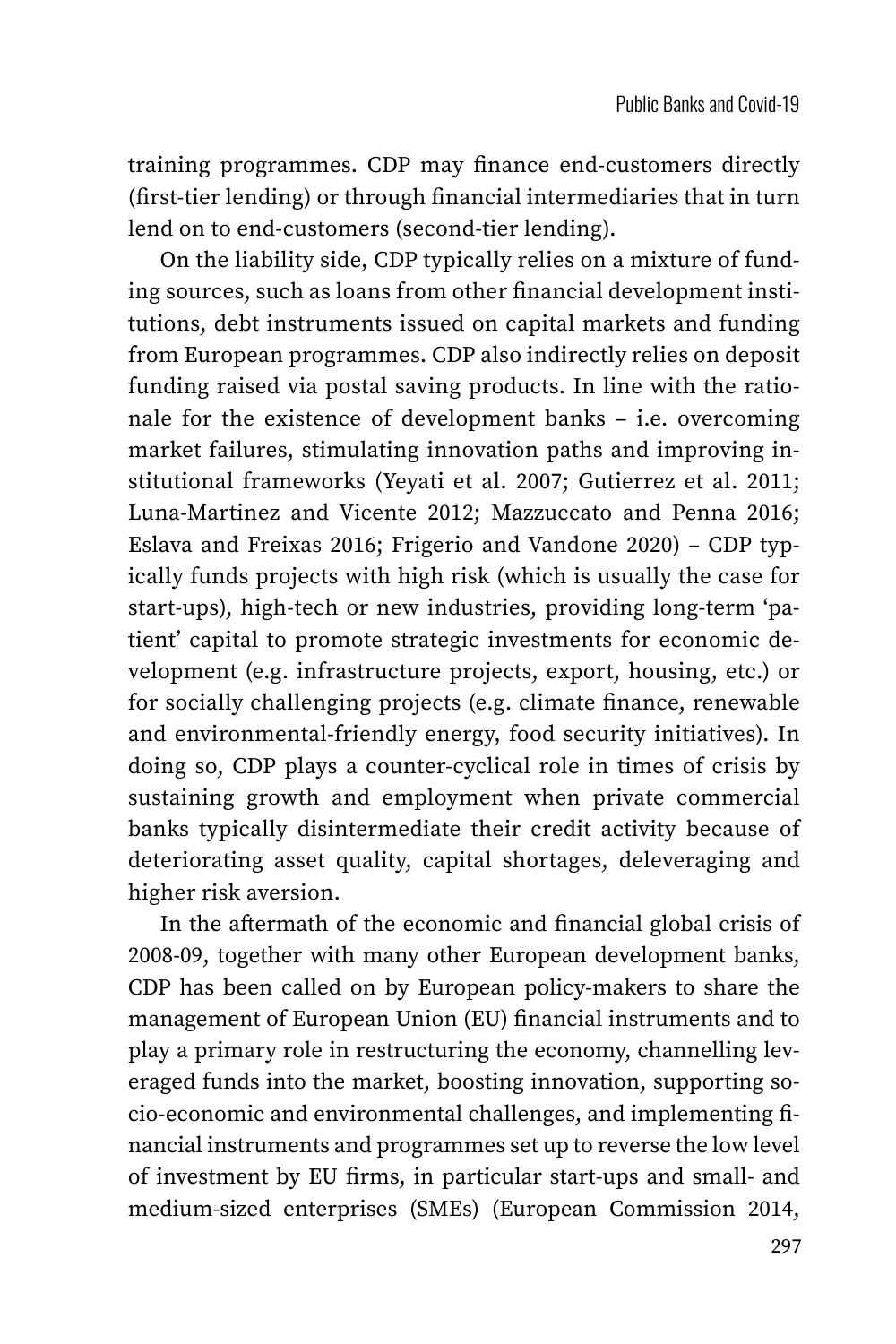2015). Accordingly, in recent years CDP has significantly increased assets, co-financed a rising number of projects and investment platforms, fostered the growth of venture capital across Italy and enlarged the business volume in resource efficiency, digital infrastructure and innovation. As a result, CDP's total assets have increased from €287 billion in 2011 to €448 billion in 2019 (an increase of 56%), while total loans increased from €220 billion to €311 billion in the same period (a 41% increase).

CDP also operates with sufficient profitability: in 2019, the CDP profit before taxes was around €5 million, with a return-on-equity of close to 10%. In recent years, the issue of profitability has become relevant for development banks. Indeed, although it is well recognized that development banks, unlike private banks, have goals that go beyond profitability, given the limited fiscal space available in Member States in the aftermath of the global crisis, development banks are increasingly expected to combine their socio-economic goals with conditions of efficiency and profitability in order to "stand on their own feet" and secure a reasonable level of financial strength and stability without continued capital injections by government.<sup>3</sup>

In fact, the relevance of economic and financial sustainability is now explicitly stated as a key principle in the statute of CDP, as for many other development banks (e.g. Nordic Investment Bank, NRW Bank). Furthermore, strengthening the economics of projects is also crucial to leveraging additional financing for blended programmes and public-private partnership arrangements.

<sup>3</sup> Specifically, in outlining the best practices development banks should follow, the European Commission pointed out that "National Promotional Banks prove to work best where they focus on economically viable projects and operate with sufficient profitability (albeit below private operators' cost of equity) to maintain financial soundness without continued capital injections by the government (profits mostly being retained to bolster future lending capacity)" (European Commission, 2015, p5). Misallocation of resources and destruction of value due to political interference and inefficiencies has historically been one of the major concerns related to the action of state-owned banks ((Hart et al. 1997; Kornai 1979; La Porta et al. 2002; Shleifer and Vishny 1994, 1997).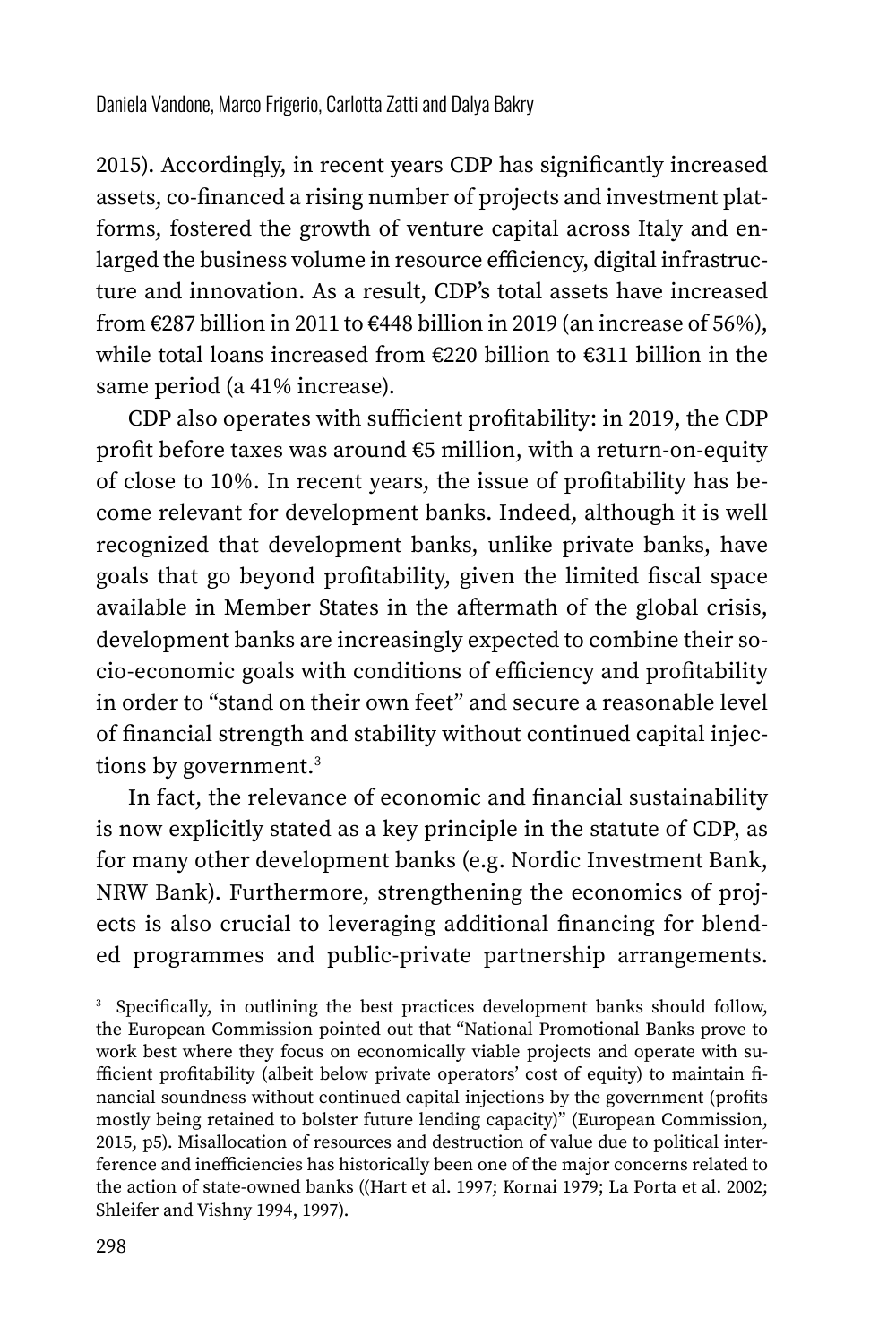These programmes are attracting growing interest as a way to develop solutions for the delivery of long-term public goals. As explained below, CDP's role in mobilizing liquidity for enterprises, especially SMEs, has been particularly relevant in response to the Covid-19 crisis, given the strong dependency of these small-size firms on bank financing and their inability to directly access the capital market.

### THE IMPACT OF COVID-19 IN ITALY

The first Italian Covid-19 case was announced on February 21, 2020. By June 2020, the country counted more than 230,000 positive cases and more than 33,000 deaths (Istat 2020c). The total number of deaths, compared to that observed in the same period of 2019, increased everywhere in the country. There were strong peaks in some territories and a higher concentration of death among people aged over 65, particularly amongst men.

From an economic perspective, the Covid-19 pandemic and the adverse impact of its containment measures – including the interruption of 2.2 million firms' activities (39% of the total Italian firms, 65% of exporting firms) and 4 million workers (44% of the workforce) – has caused a dramatic fall in economic activity (Istat 2020d). The pandemic has also had a strong impact on foreign demand, international tourism and investment plans, with repercussions on employment, household income, spending decisions and demand for a wide range of goods and services. Overall, GDP fell by 6% in the first quarter of 2020 and is expected to decline by 10% by the end of 2020 (see Figure 14.1).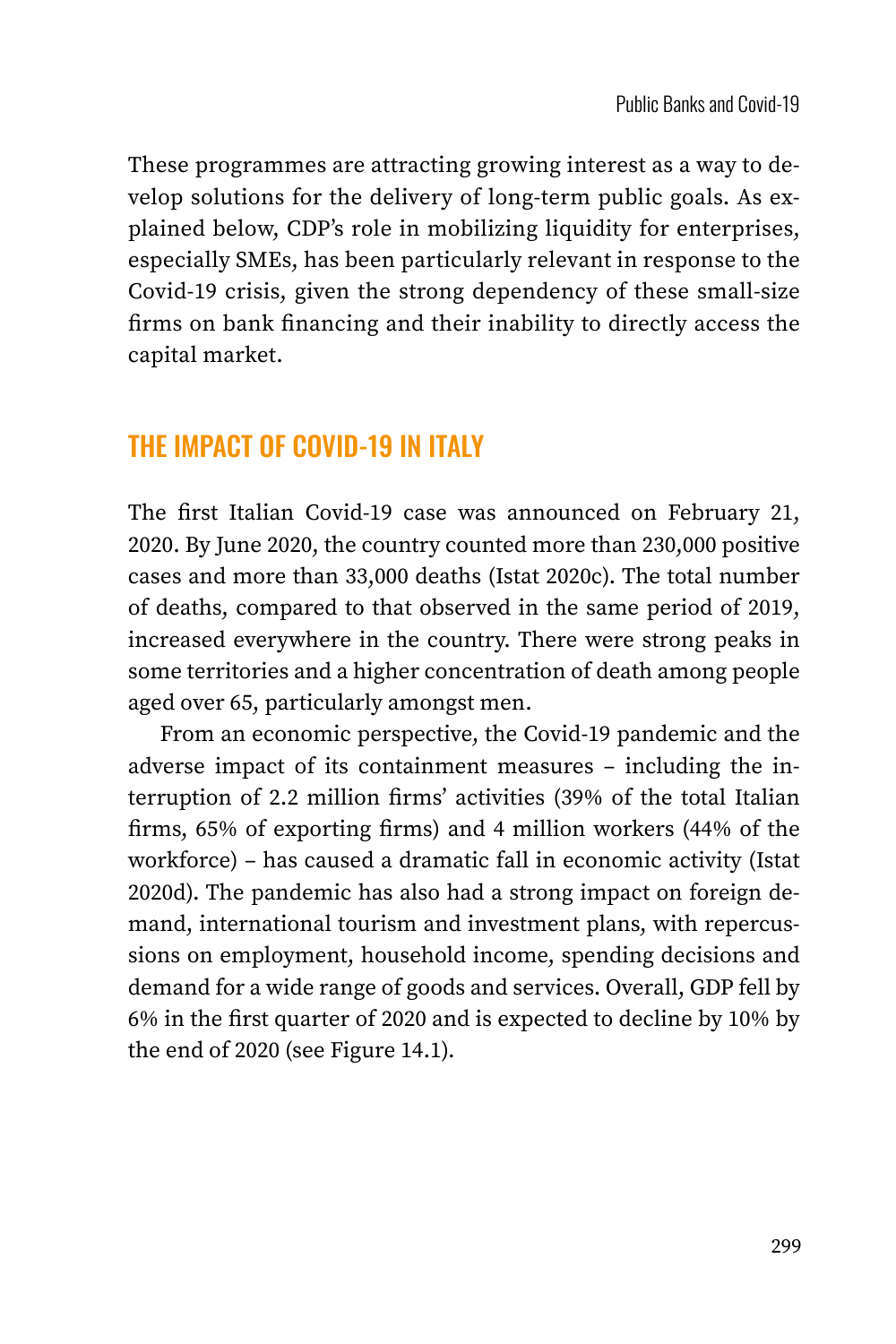Daniela Vandone, Marco Frigerio, Carlotta Zatti and Dalya Bakry



Figure 14.1: *The GDP quarterly change and contribution, Italy*

Source: Istat 2020b.

Qualitative indicators, such as business and consumer confidence indexes, also crashed heavily. In particular, the business confidence climate index slumped from 98.8 before the beginning of the pandemic down to 53.7 in May 2020. Although decreases occurred in all the four components of the index, it has been particularly strong in market services (e.g. transportation and storage, accommodation and food service activities, advertising, rental and leasing, scientific research and development, business support activities, sport amusement and recreation activities), with a 60% reduction from January to May 2020 (see Table 14.1). By the end of August, the index slightly recovered, although well below pre Covid-19 levels.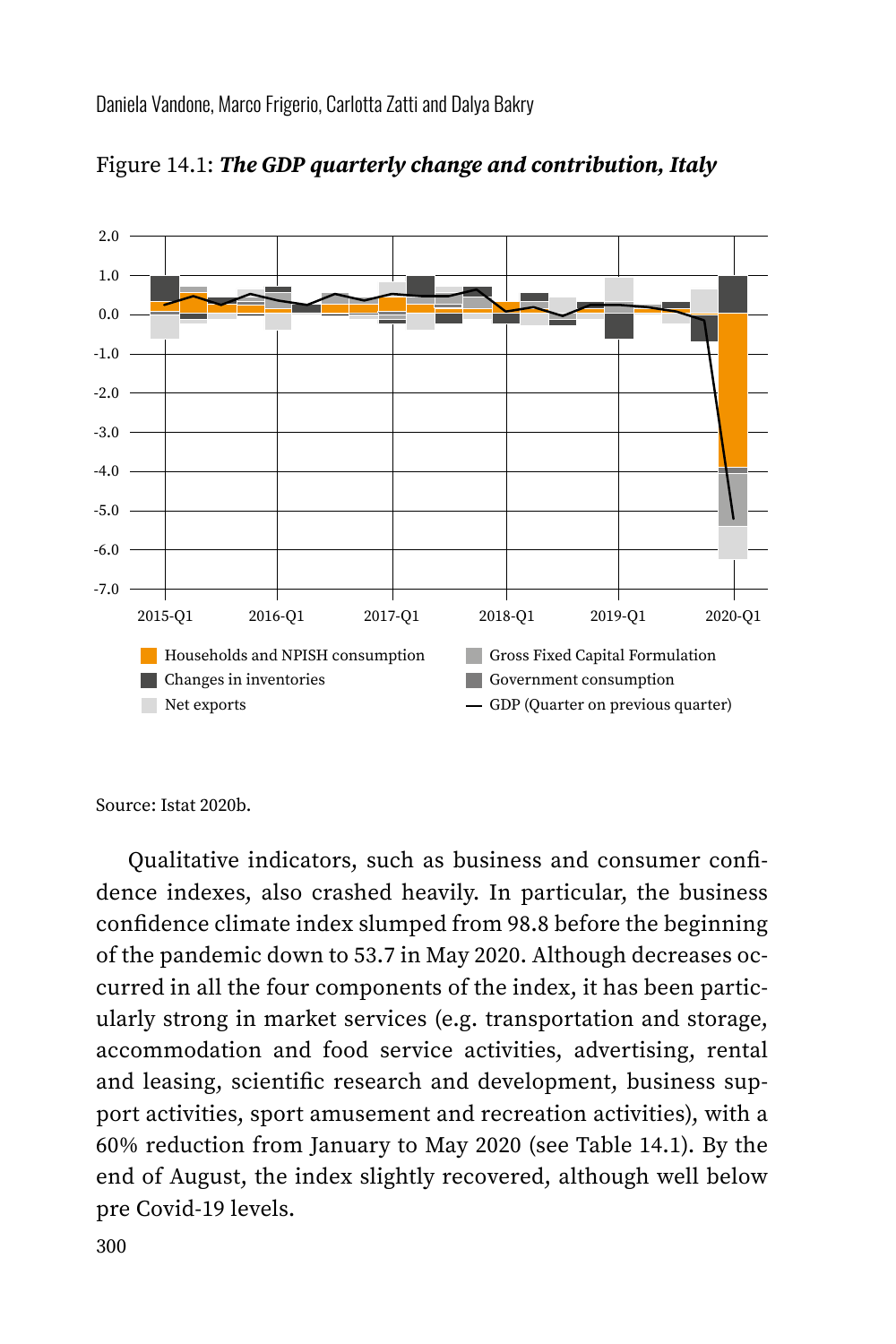| Table 14.1: Business confidence climates |       |       |       |      |       |      |       |       |
|------------------------------------------|-------|-------|-------|------|-------|------|-------|-------|
|                                          | Jan   | Feb   | Mar   | Apr  | May   | Jun  | Jul   | Aug   |
| Manufacturing                            | 98.8  | 99.1  | 86.4  | n.a. | 72.3  | 80.9 | 85.3  | 86.1  |
| Construction                             | 142.7 | 142.3 | 139.0 | n.a. | 108.4 | 124  | 129.7 | 132.6 |
| Market services                          | 98.9  | 98.6  | 75.2  | n.a. | 39.1  | 52.2 | 66    | 74.7  |
| Retail trade                             | 105.9 | 106.7 | 94.8  | n.a. | 68.3  | 80   | 86.7  | 94    |
| Total confidence index                   | 98.5  | 98.9  | 79.2  | n.a. | 53.7  | 66.8 | 77.0  | 80.8  |

Source: Istat 2020a.

As for consumer confidence, the Social Mood Index of people's perception of the crisis began decreasing in mid-February and continued on a downward trend to the end of May (see Figure 14.2), mainly due to expectations of unemployment and deterioration in income. Financial markets also collapsed, with a reduction of 10,000 basis point in the FTSE MIB Index (Milano Italia Borsa) – the benchmark stock market index for the Italian stock exchange – in a few days, and a huge increase in volatility (see Figure 14.3).





Source: Istat, 2020d.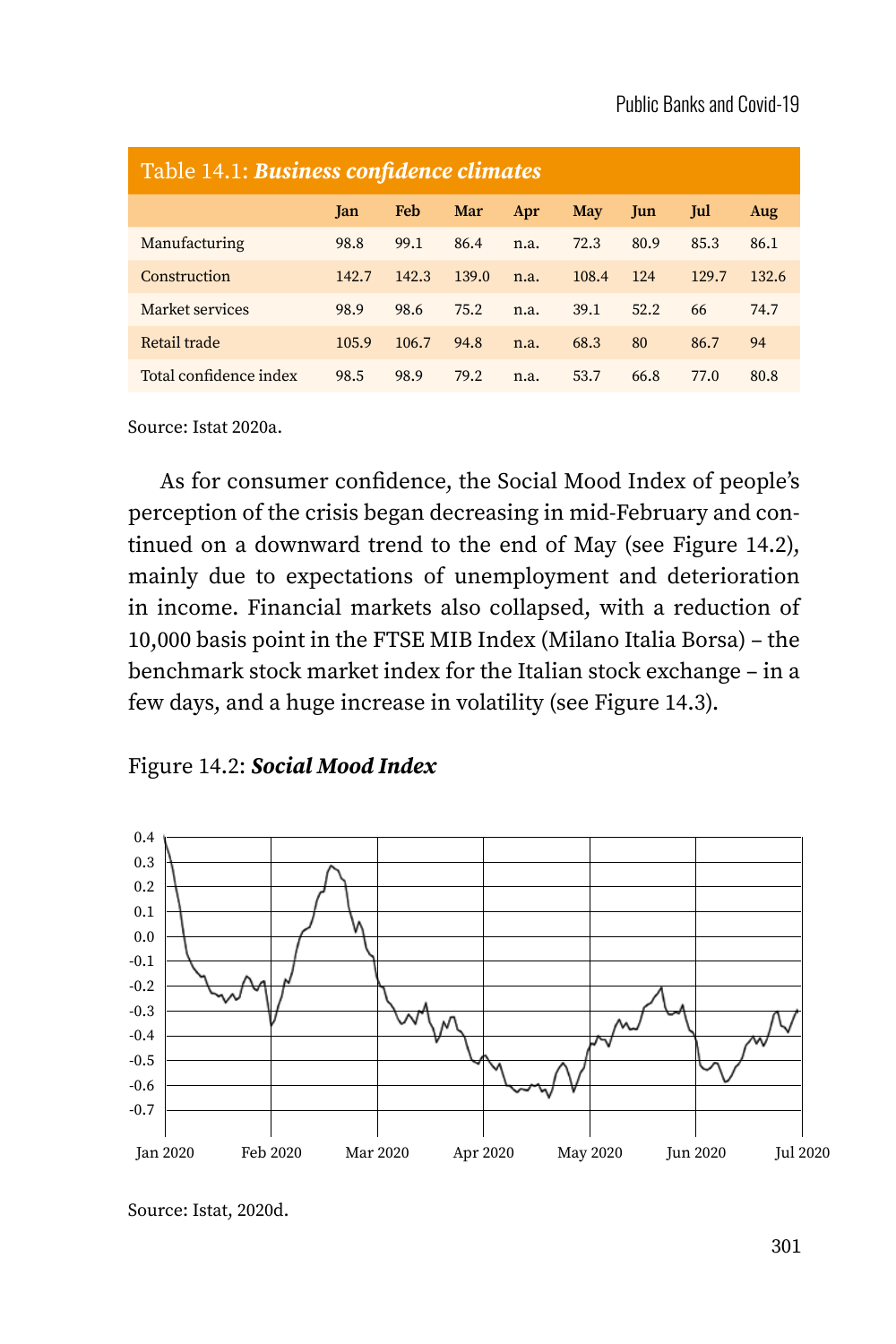

Figure 14.3: *FTSE Milano Italia Borsa (MIB) Index*

Source: Borsa Italiana, website.

## CDP AND COVID-19: KEY ACTIONS

Since the beginning of the Covid-19 pandemic in Italy, the CDP, together with the Italian Ministry of Economics and Finance, has been at the forefront, putting several extraordinary measures in place to support public entities, local bodies, infrastructure and enterprises. Less than a week after the first case of Covid-19 was announced, the CDP set up the measures to support enterprises and local authorities (see Figure 14.5).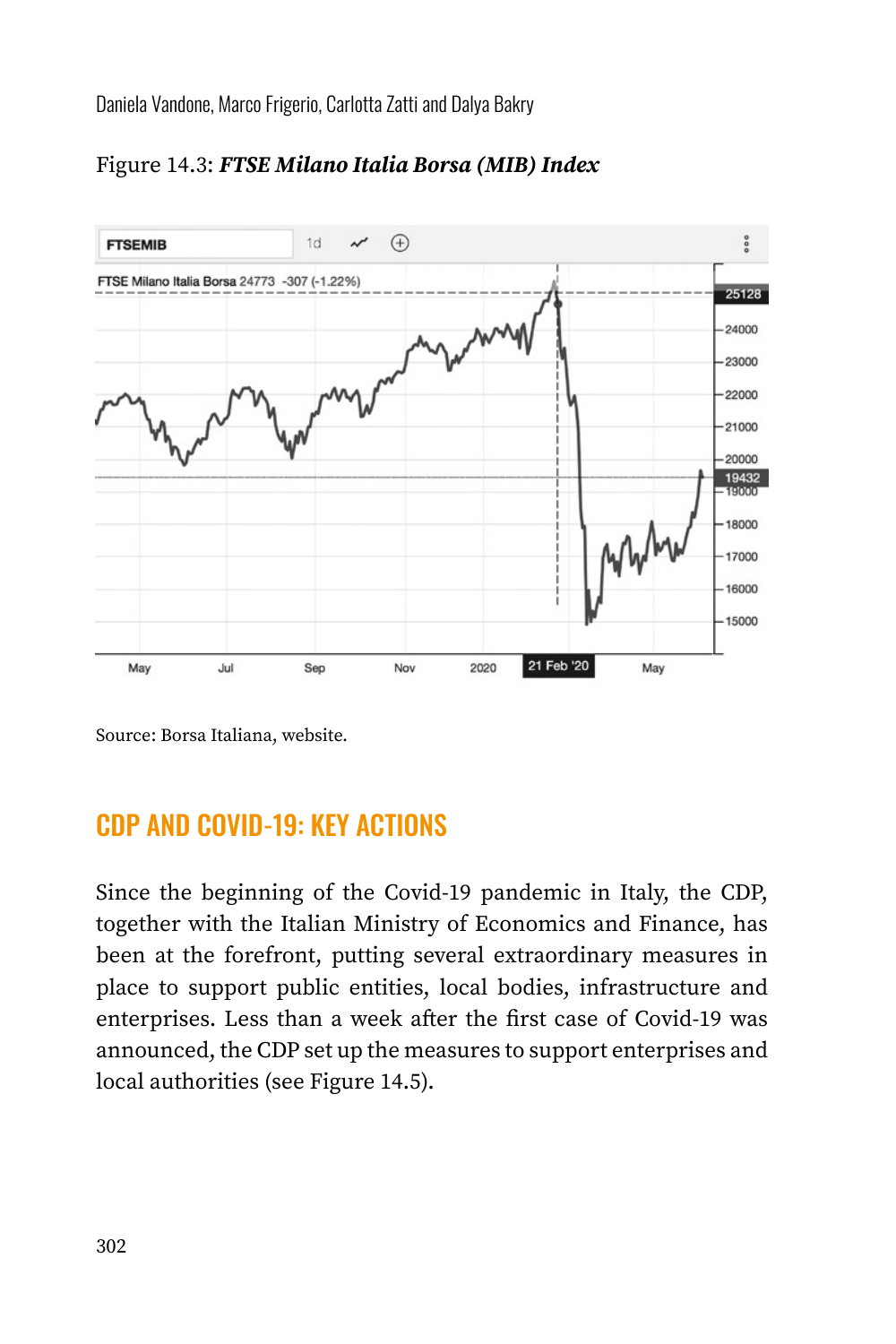

Source: Cassa Depositi e Prestiti, 2020c.

There are a variety of measures and instruments adopted by the CDP to support the economy in response to Covid-19. These measures, in line with the mission of the bank, are specifically targeted towards enterprises and local authorities (Cassa Depositi e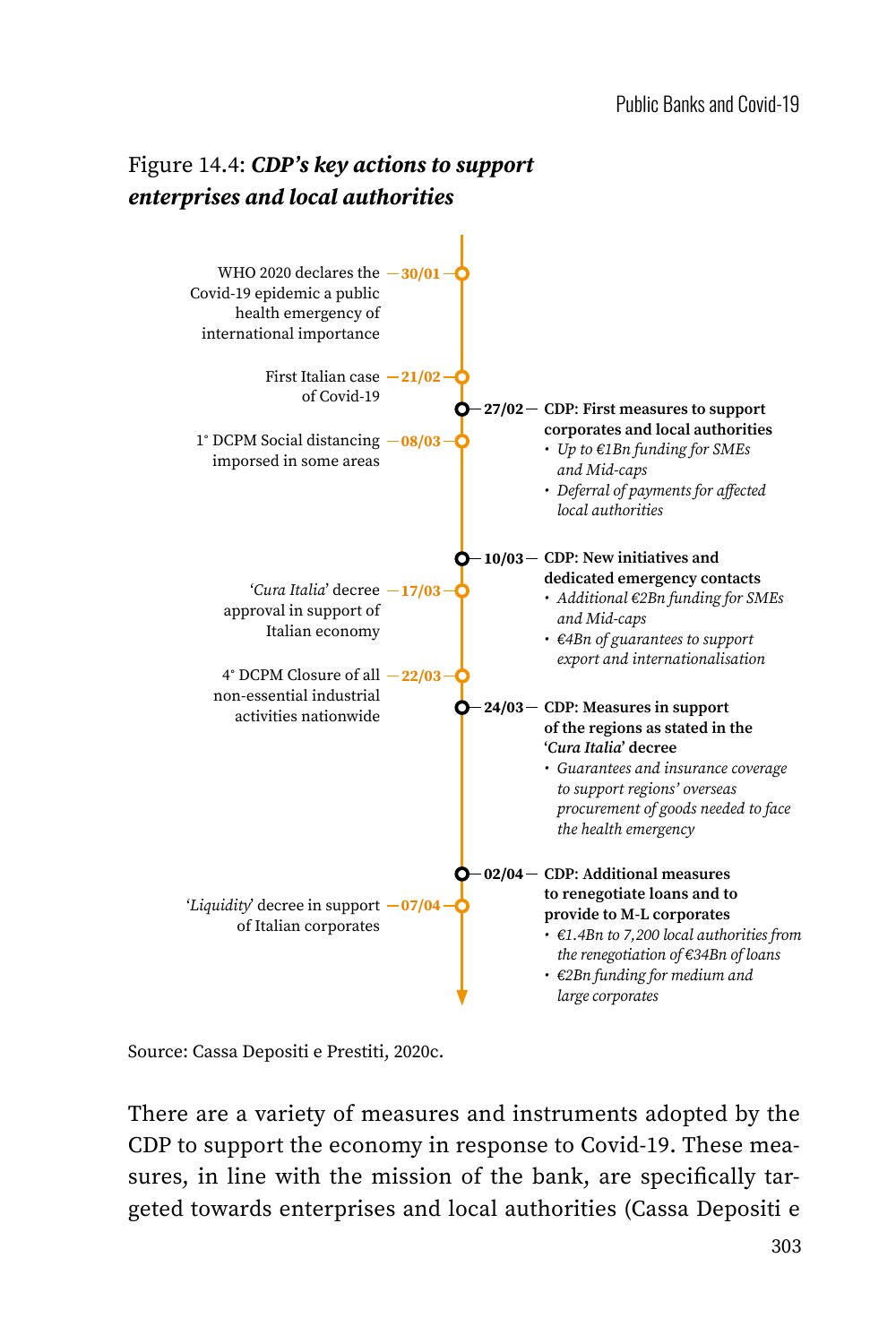Prestiti 2020a, b). As far as enterprises are concerned, measures are aimed at supporting temporary liquidity needs, meeting the working capital requirements of Italian businesses, supporting investments, relaunching exports and diversifying reference markets. As for local authorities, measures are aimed at enabling regions to receive immediate financial resources, payment moratoria, guarantees and insurance coverage with the ultimate goal of receiving necessary supplies in the shortest time possible to cope with the health emergency. The following sections summarize these actions.

#### **Moratoria and deferral of instalments, renegotiation of loans**

Moratoria, deferral of instalments and renegotiation of loans are intended to free up resources that can be promptly used to face balance-sheet tightness due to the pandemic and to finance expenses that cannot be postponed to overcome the health emergency phase. These measures are especially relevant for the budgets of local entities (municipalities, metropolitan cities, provinces, unions of municipalities and 'mountain' communities), regions and autonomous provinces that are facing liquidity tension due to the combined effect of the increase in expenses related to the epidemiological emergency coupled with the likely reduction in tax revenues. They are expected to allow approximately 7,200 entities to free up resources in 2020, with up to  $E1.4$  billion in support, reflecting about 135,000 loans for a total debt residual of €34 billion (Cassa Depositi e Prestiti 2020b, e). Renegotiation of loans, accompanied by a similar measure taken by the private Italian banking system, also target enterprises. To access these measures firms are required to have a healthy balance sheet before 31 December 2019 (Cassa Depositi e Prestiti 2020f).

#### **Insurance and guarantees**

Insurance and guarantees are designed to guarantee loans from banks and to provide insurance coverage to support exports. For en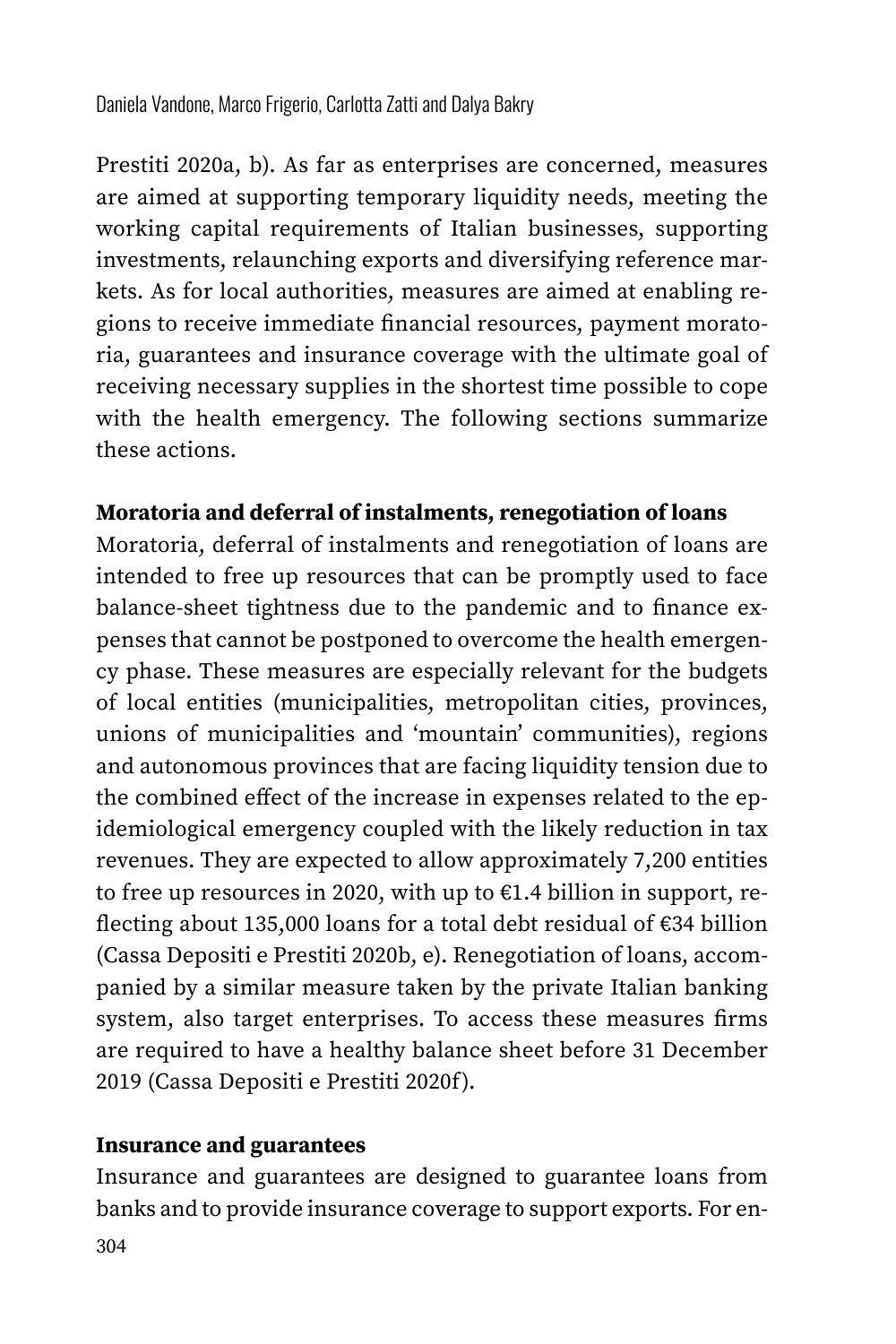terprises, the main goal is to facilitate the supply of loans by banks to finance working capital needs (e.g. raw materials, warehouse stocks, half-processed products) and to cope with the shock that hit the national and international production chain and the temporary delays in collecting the proceeds of existing orders. Insurance coverage is aimed at guaranteeing big foreign players, especially in the oil and gas sector, infrastructure, energy and agrifood, to boost their purchase of Italian goods and services.<sup>4</sup>

 For local authorities the main goal is to guarantee loans from banks and other financial institutions and to provide insurance coverage to support procurement oversees (direct and indirect) sought by Italian regions to buy the goods needed to face the health emergency, such as medical equipment, accessories for individual protection, diagnostic devices and other non-medical goods.

#### **Provision of liquidity**

Provision of liquidity, mainly targeting enterprises (Cassa Depositi e Prestiti, 2020b), have the goal of supplying new funding to SMEs, medium and large enterprises. Funding is provided both in the form of first-tier lending (directly to the end-customer) and second-tier lending (to banks and financial intermediaries that in turn lend on to end-customers). For medium and large companies, the CDP supplies short-term and medium- to long-term loans to support staff costs, investments or working capital in production facilities and business activities located in Italy. Loans are also aimed at supporting temporary liquidity needs, mainly in investment research, development, innovation, protection and enhancement of cultural heritage, promotion of tourism, environment, energy efficiency, promotion of sustainable development and green economy.

<sup>4</sup> According to CDP's documents, the process is carried out entirely online with pre-stabilized financial documentation, rapid resolution times and a pre-stabilized pricing on the basis of a risk/return metrics/profiles agreed upon with the bank and paid for either upfront with the finalization of the loan agreement or in a 'running mode' with each interest payment according to the contract.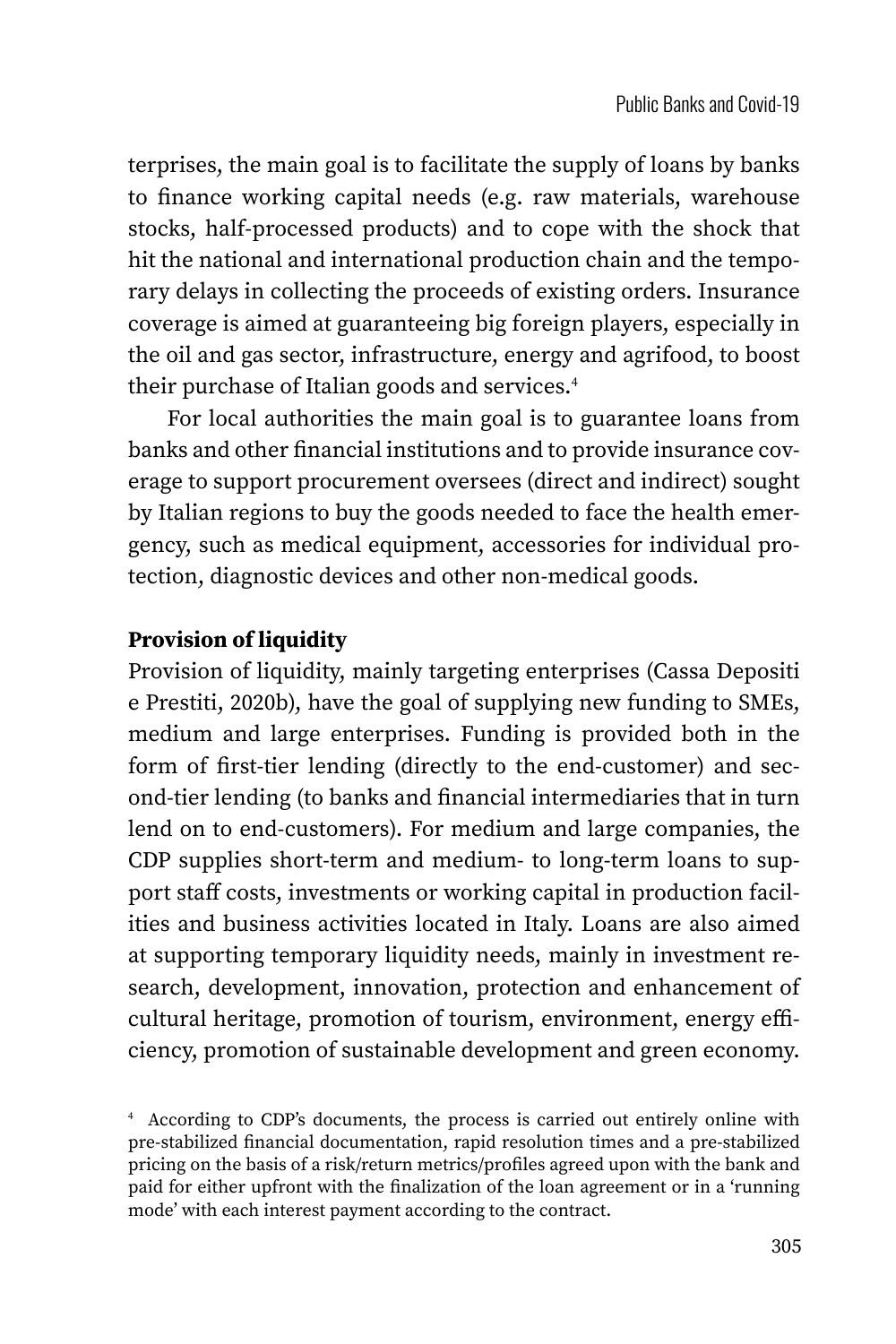Loans may also be co-financed by the private banking system, with a CDP share of greater than €5 million and a maximum duration of six years (with a grace period of up to 24 months),<sup>5</sup> and counter-guaranteed by the State until 31 December 2020.<sup>6</sup> To be eligible to apply for this type of financing, companies must have an annual turnover of more than €50 million, and be able to demonstrate losses due to the Covid-19 emergency, equal to at least a 10% reduction in turnover compared to the same period of the previous year

As for SMEs, lending to support investments and working capital needs is granted to banks that, in turn, supply loans to enterprises at lower interest rates compared to the market. Funding from CDP to banks has a maturity from three to 15 years, and banks are required to grant new finance to enterprises with a maturity from one to 10 years (Cassa Depositi e Prestiti 2020f). To ensure the highest possible transparency, CDP asks the banks to indicate, in the loan agreement with the company, the cost at which the funding is obtained from CDP and the maturity, thus giving evidence of the margin applied by the bank to enterprises.

## THE COVID-19 SOCIAL RESPONSE BOND

In April 2020, the CDP also launched the Covid-19 Social Response Bond to support Italian enterprises and local authorities that had been adversely affected by the pandemic. The bond totals  $€1$  billion and was subscribed to by institutional investors (53% domestic

<sup>&</sup>lt;sup>5</sup> The amount of the CDP share is expected to be no greater than the highest value of the following: 25% of 2019 revenue, as indicated in the approved budget or tax declaration, or twice the company's 2019 staff costs, as indicated in the budget or the certified data, if the company has not yet approved the budget.

<sup>6</sup> Counter guarantee has the following coverage percentages: 90% of the loan amount for companies with less than 5,000 employees in Italy and turnover of up to €1.5 billion; 80% of the loan amount for companies with a turnover of between €1.5 billion and €5 billion or with more than 5,000 employees in Italy; 70% for companies with a turnover of more than €5 billion.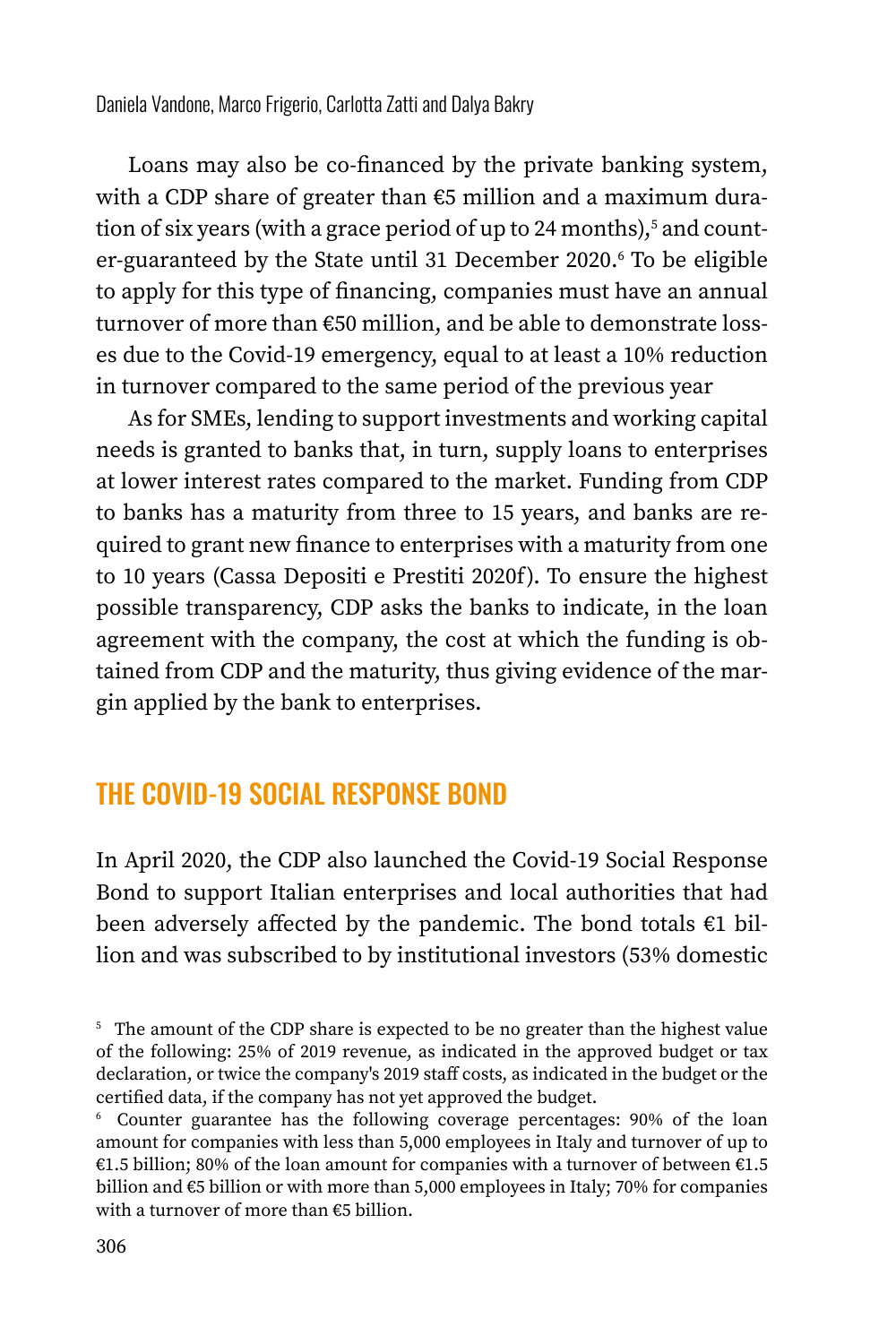investors, 47% foreign investors) and divided in two tranches with the following features: €500 million, three years, 1.5% fixed annual coupon; €500 million, 7 years, 2.0% fixed annual coupon.

Funds raised through the Covid-19 Social Response Bond are intended to provide both immediate relief in the context of the current emergency and to support, in the medium to long term, overall economic recovery. In line with the UN's Sustainable Development Goals 3 and 8 (i.e. to "Ensure healthy lives and promote well-being for all at all ages" and "Promote sustained, inclusive and sustainable economic growth, full and productive employment and decent work for all") the bond's targeted initiatives include easing access to credit for Italian SMEs that have been severely affected by the pandemic and supporting public administrations and local authorities in strengthening and intensifying local healthcare capacity. Initiatives to be financed may include helping corporates, mainly SMEs, to access banking and financial services, also through direct lending, providing local authorities with financial support in their efforts related to healthcare, social and economic measures, financing the construction, development, maintenance or renovation of healthcare facilities, medical equipment and technologies for the improvement and protection of public health (Cassa Depositi e Prestiti 2020c).

## CONCLUSION

Although it is too early to evaluate the effectiveness of the measures that have been put in place by CDP in the face of the Covid-19 crisis, it seems that the bank's engagement has been strong, prompt and relevant. The CDP is playing a key role in providing liquidity to enterprises and local authorities, as well as implementing financial instruments and programmes to contribute to reversing the current drop in the level of investment and consumption. With the preferred creditor status and other risk-sharing mechanisms, the CDP is also creating the conditions to work as a catalyzer of private fi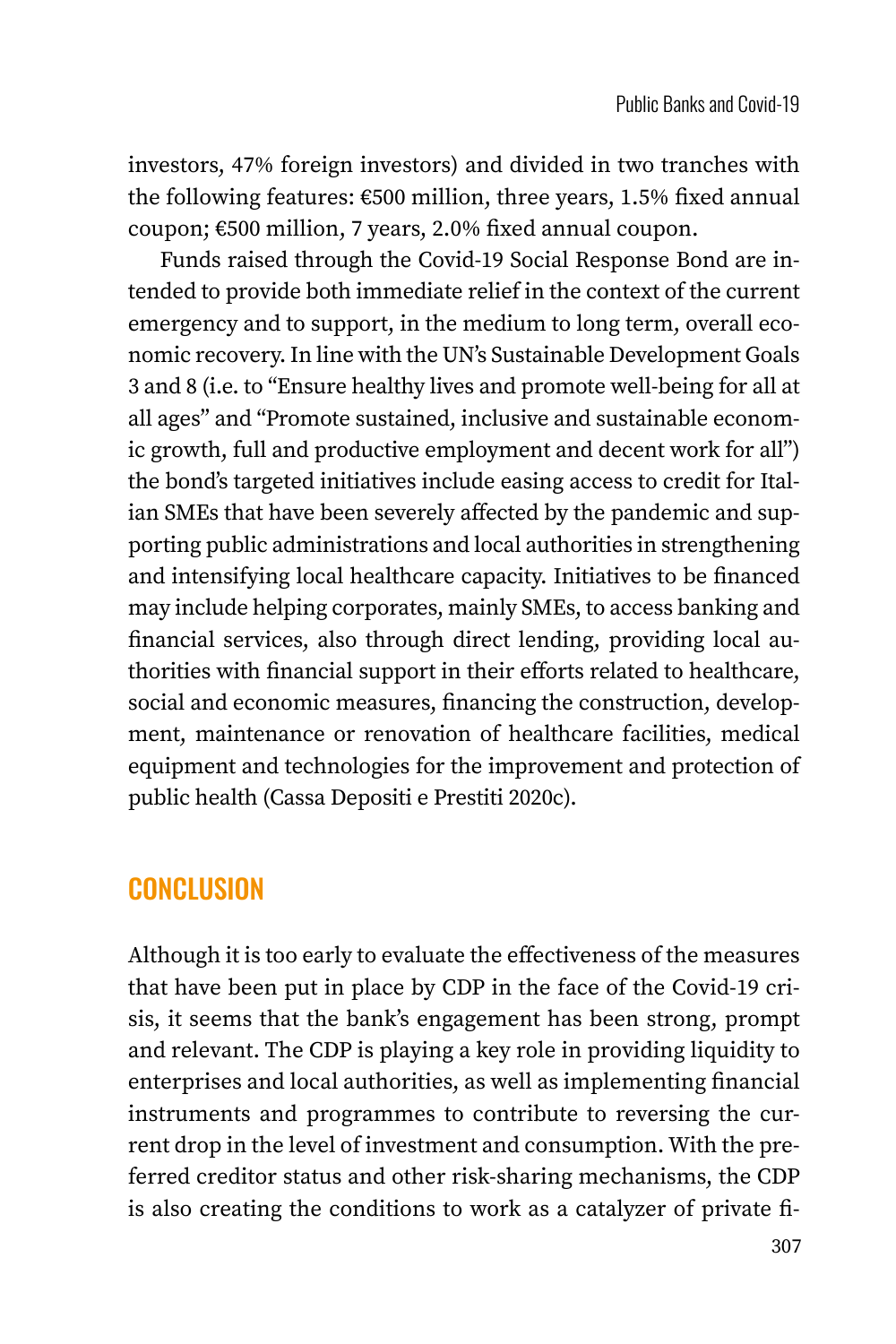nance towards supporting investments and stimulating a response to the health emergency.

The extraordinary measures put in place by CDP to face the Covid-19 pandemic are a clear example of the unique role public banks can play in facing negative extreme events and mitigating market failures. With the injection of liquidity, guarantees, debt and equity instruments, CDP is assisting with the health emergency and sustaining growth and employment, whereas private banks are mostly disintermediating their credit activity because of higher risk aversion, capital shortages and deleveraging.

This countercyclical role of public banks has already come to light in response to the global financial crisis, when CDP started playing a primary role in restructuring the economy, channelling leveraged funds into the market, boosting innovation and supporting socio-economic and environmental challenges. Indeed, in the last few years CDP has provided long-term 'patient' capital to promote strategic investments for economic development, such as infrastructure projects, export and social housing, or for socially challenging projects such as climate finance, renewable and environmentally-friendly energy and food security initiatives.

Public bank financial support overcomes funding gaps stemming from a private sector that is reluctant to provide funding to socially valuable projects, which may prove unprofitable, at least in the short term, due to the impossibility of monetizing positive externalities. CDP has also funded several projects with high risk, which private banks do not finance if there are difficulties in evaluating the business, and in the innovation process, where expected returns take time or if there is a lack of guarantees and collateral.

Given the growing relevance and role of development banks in Europe, the 2015 Communication to the European Parliament and the Council of the European Commission pointed out that "Member States that do not yet have a national promotional bank may consider setting one up" (European Commission 2015, 2).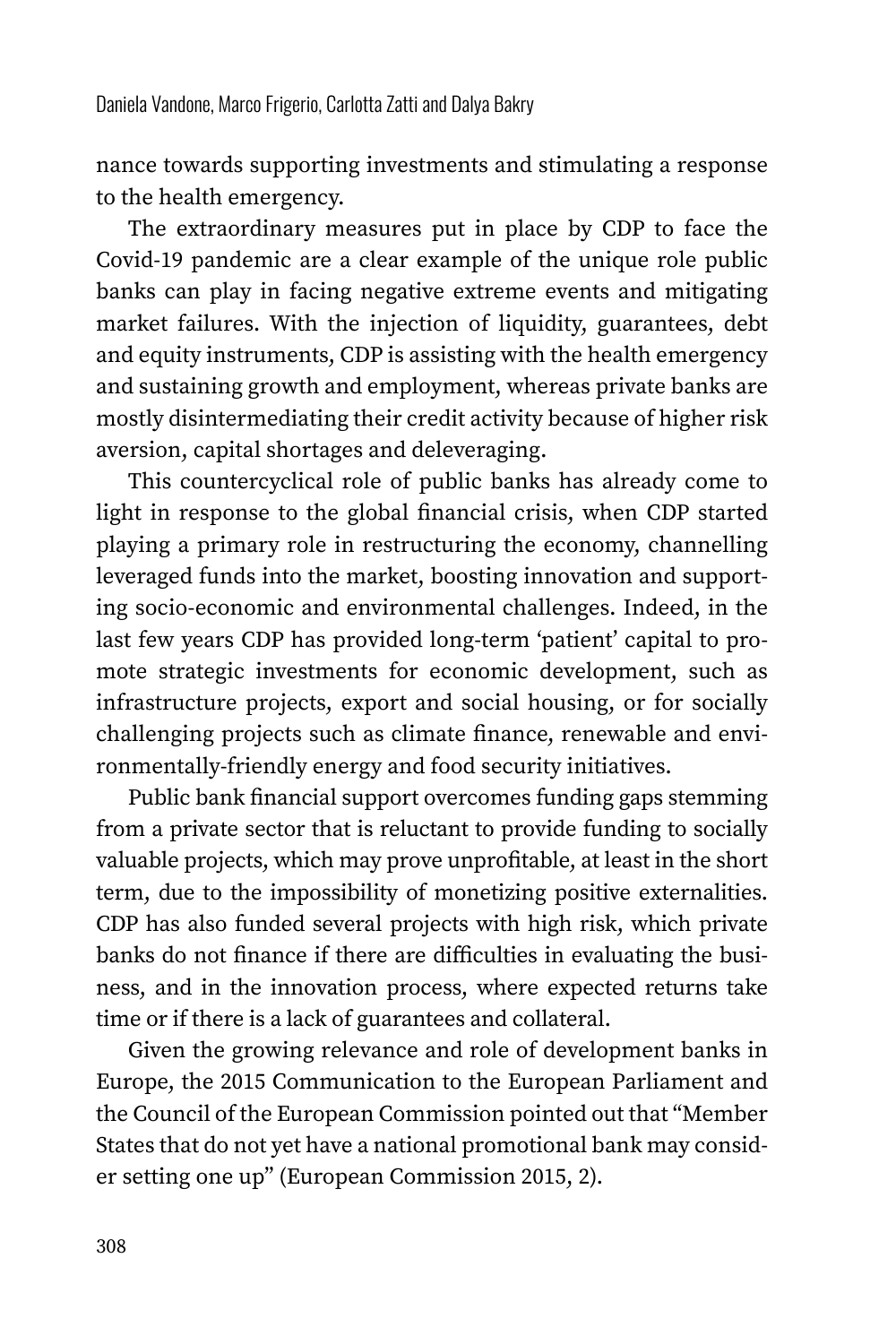### **REFERENCES**

Cassa Depositi e Prestiti, *Articles of Association – Statuto*.

Cassa Depositi e Prestiti, *Annual Report*, several years.

- Cassa Depositi e Prestiti. 2020a. *Emergenza covid-19: misure attivate dal Gruppo CDP a sostegno delle imprese*, Report.
- Cassa Depositi e Prestiti 2020b. *Emergenza covid-19: misure attivate da CDP in favore degli Enti Territoriali*, Report.
- Cassa Depositi e Prestiti 2020c. *Covid-19 Social Response Bond Investor Presentation*, Report.
- Cassa Depositi e Prestiti, 2020d. *CDP new extraordinary measures for the Coronavirus emergency*, Report.
- Cassa Depositi e Prestiti, 2020e. *CDP group in support of Italian regions during the Covid-19 emergency*, Report.
- Cassa Depositi e Prestiti, 2020f. *CDP group: new measures to support businesses affected by the Coronavirus emergency*. Report.
- De Luna-Martinez, J., Vicente, C. 2012. "Global survey of development banks". In *World Bank Policy Research Working Paper*, 5969. Washington, DC: World Bank.
- Eslava, M., Freixas, W. 2016. "Public Development Banks and credit market imperfections". In *Documentos CIDE*, n.6.
- European Commission. 2014. An Investment Plan for Europe. *Communication from the Commission to the European Parliament, the Council, the European Central Bank, the European Economic and Social Committee, the Committee of the Regions and the European Investment Bank*. COM(2014)903 final, Brussels.
- European Commission. 2015. Working together for jobs and growth: The role of National Promotional Banks (NPBs) in supporting the Investment Plan for Europe. *Communication from the Commission to the European Parliament and the Council*. COM(2015) 361 final, Brussels.
- Frigerio, M., Vandone, D. 2020. "European Development Banks and the Political Cycle". In *European Journal of Political Economy*, doi.org/10.1016/j. ejpoleco.2019.101852.